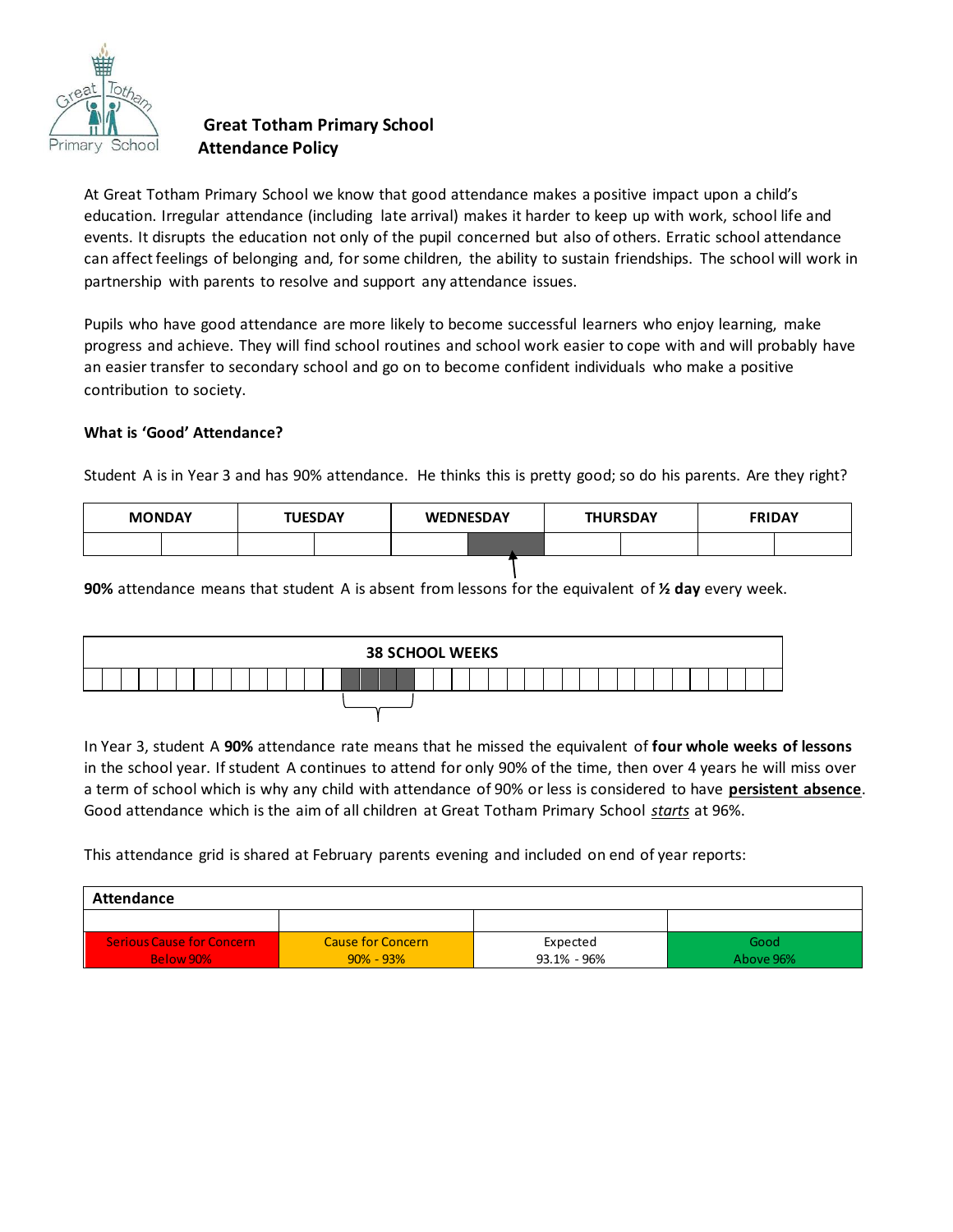#### **How is attendance monitored?**

The register is a legal document and schools must, under the Education (Pupil Registration) Regulations 2006 take a register at the start of the morning session, and again during the afternoon session.

The Headteacher and the Governing Body are responsible for monitoring the school's attendance figures. Attendance data is reviewed every half term by members of the Family Support Team, any concerns are identified and parents contacted. As a school we look to work with parents to help resolve attendance issues, as it is only through partnership that a positive impact can be made.

In the unlikely event that an effective partnership cannot be established then the matter will be referred to the Curriculum & Standards Committee of the Governing Body with the potential of involving outside agencies.

#### **Authorised and unauthorised absence**

At Great Totham pupils must attend every day, unless there are exceptional circumstances and it is the Head Teacher, not the parent, who can authorise the absence. Where the reason for a pupil's absence cannot be established at the time the register is taken, that absence is recorded as unauthorised. If a reason for absence has been provided by the parent/carer, the Head Teacher may decide to grant leave of absence which must be recorded as authorised.

The current law does not give any entitlement to parents to take their child on holiday during term time. The 2006 regulations make it explicit that Head Teachers **may not** grant leave of absence during term time unless there are exceptional circumstances and an application for leave has been made in advance. If exceptional circumstances are considered, then the number of days will be specified; it is solely at the Head Teacher's discretion.

At Great Totham a leave of absence shall not be granted in term time unless there are reasons considered to be exceptional by the Head Teacher, irrespective of the child's overall attendance. Exceptional Circumstances being defined as of unique and significant emotional, educational or spiritual value to the child which outweighs the loss of teaching time. The fundamental principles for defining 'exceptional' are events that are "rare, significant, unavoidable and short". By 'unavoidable' we mean an event that could not reasonably be scheduled at another time.

#### **We will not consider applications for leave during term time:**

- At any time in September. This is very important as a child needs to settle into their new class as quickly as possible
- During assessment and test periods in the school's calendar affecting a child
- When a pupil's attendance record already includes any level of unauthorised absence or they have already been granted authorised leave within that academic year

Unauthorised absence includes:

- Parents/carers keeping children off school unnecessarily e.g. because they had a late night or for noninfectious illness or injury that would not affect their ability to learn
- Absences which have never been properly explained
- Shopping trips
- Looking after other children or children accompanying siblings or parents to medical appointments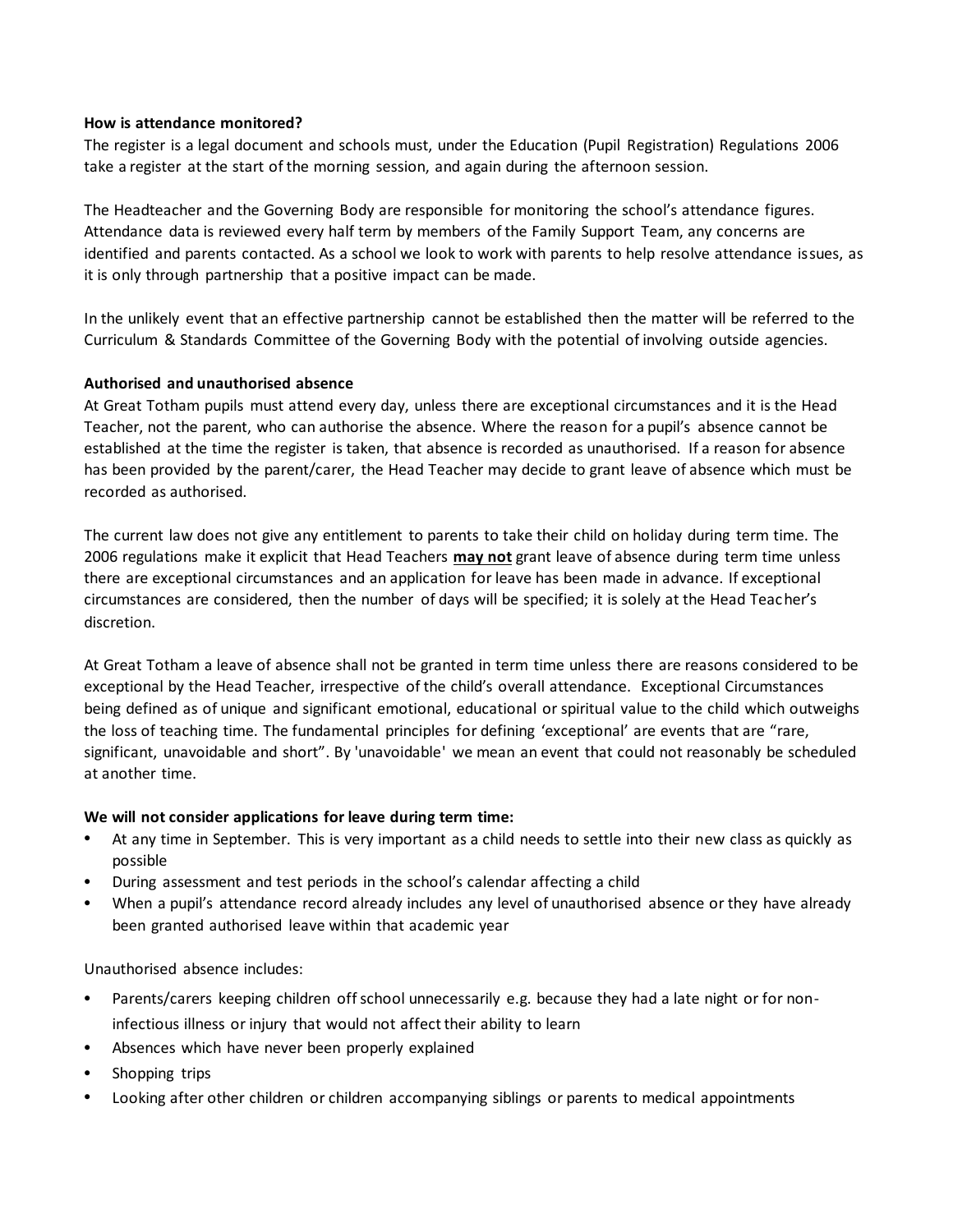- Their own or family birthdays
- Holidays taken during term time without leave 5 days unauthorised absence could lead to a penalty notice from the Local Authority
- Day trips
- Other leave of absence in term time which has not been agreed

The decision whether or not to authorise an absence will be conveyed to the parent(s) in writing and the possibility of a penalty notice being issued made clear.

Since September 2015 the Government changed its penalty notice criteria and the Essex Code of Conduct for Penalty Notices has been updated: changes came into effect on 1st October 2017 (See Appendix A).

- Penalty notices may be issued where there have been at least 10 sessions (5 consecutive days) of unauthorised absence.
- In addition to the above criterion, due to the importance of pupils settling into school at the commencement of the school year, penalty notices may also be issued if there have been at least 6 consecutive sessions of unauthorised leave of absence during September.
- Or where a child has had 10 or more unauthorised absences within a 10-week period, or less (not consecutively) a warning letter may be issued and then if an additional 10 unauthorised absences taken place within a 10-week period (out of 18 weeks following the date of the warning letter) a fine may be applied.

It is the Essex Welfare Services legal intervention panel who will make the decision on whether to issue a penalty notice based on the evidence supplied by the school. (See Essex Code of Conduct Appendix A) The proceeds of any fine are retained by Essex County Council and do not come to the school.

### **Compassionate leave or extenuating circumstances**

We understand that there may, on rare occasions, be unavoidable cause for absence; e.g. illness of a close relative. Although it is important that children's education suffers as little as possible, these requests will be viewed with compassion.

### **First day contact**

We operate a first day calling procedure. If a child is absent from school and the school does not receive an explanatory message as to why by 9.30am, a member of the office staff will contact the child's home/parents to confirm that the child is safe.

If this course of action fails to identify the whereabouts of the child in question, then the police/social services may be informed.

First day contact is an integral aspect of pupil safety, and parental support in this matter is essential and will be much appreciated by the school.

#### **Examinations**

Requests for absence to attend external examinations should be made in writing to the Headteacher.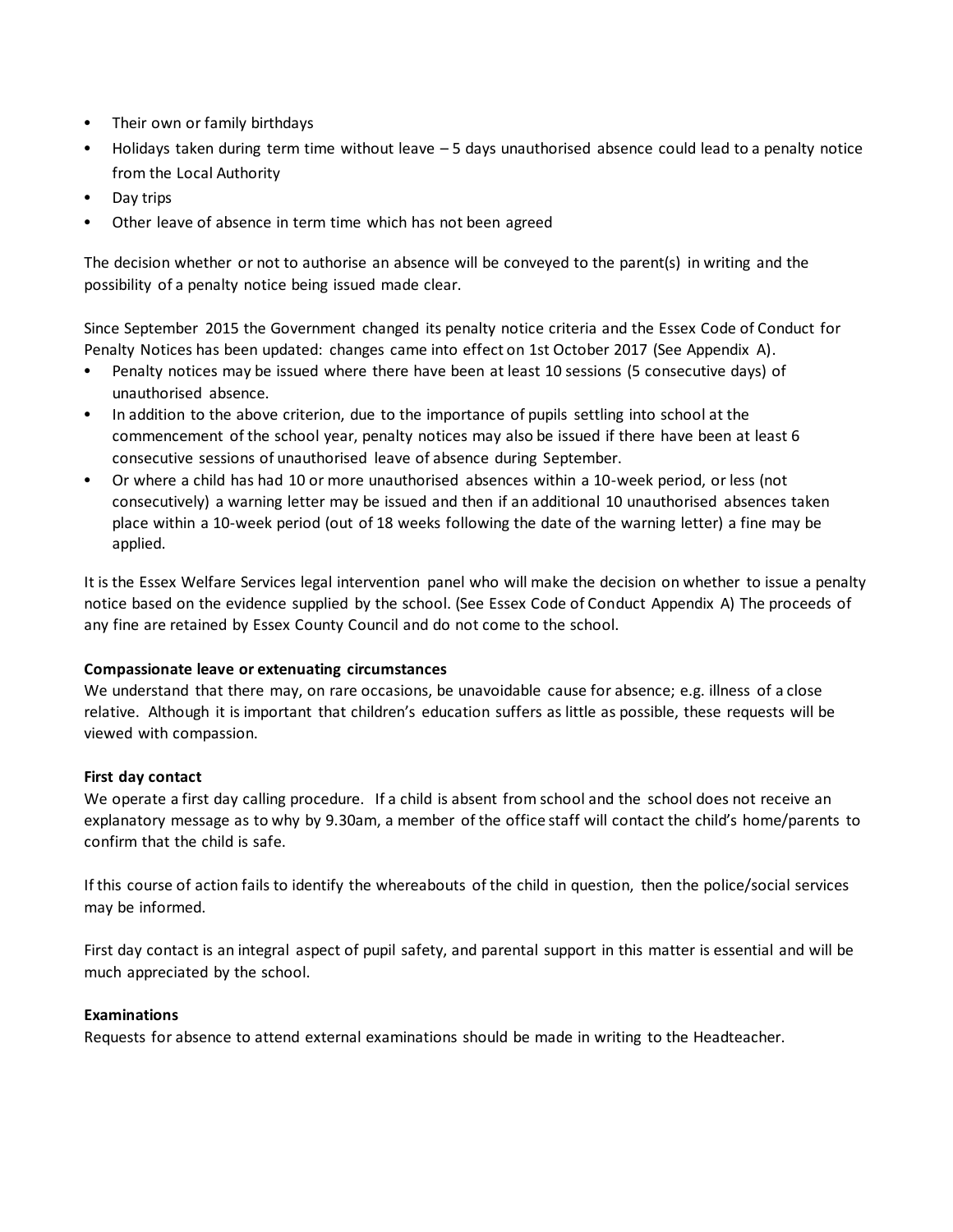#### **Licence to perform**

Parents who are applying for a licence to perform on behalf of their child should ensure that they contact the school well in advance.

#### **How we manage lateness**

School starts at 8.55am and the register is taken in class by 9.05am. Any child arriving at school after 8.55am should be walked to the school office. If your child arrives in class after the register has been taken, but before 9.20am they will receive a late mark.

At 9:20am the register will be closed. In accordance with the Regulations, if your child arrives at that time or after that they will receive a mark that shows them to be on site 'U', but this will **not** count as a present mark and it will mean they have an unauthorised absence.

Persistent lateness to school is treated seriously and families will be contacted personally if this continues.

#### **Deletion from Roll**

For any pupil leaving Great Totham Primary School, other than at the end of year 6 parents/carers are required to notify the school in writing.

This policy was approved by the Curriculum & Standards Committee on behalf of the whole School Governing Body in Spring 2019. It will be reviewed every year.

| Date        | <b>Comments</b>                                                 |
|-------------|-----------------------------------------------------------------|
| Spring 2020 | Clarification about 'Lateness' and when the register is closed. |
| Spring 2021 | COVID 19 statement added                                        |
| Spring 2022 | COVID19 statement removed                                       |
| Spring 2023 |                                                                 |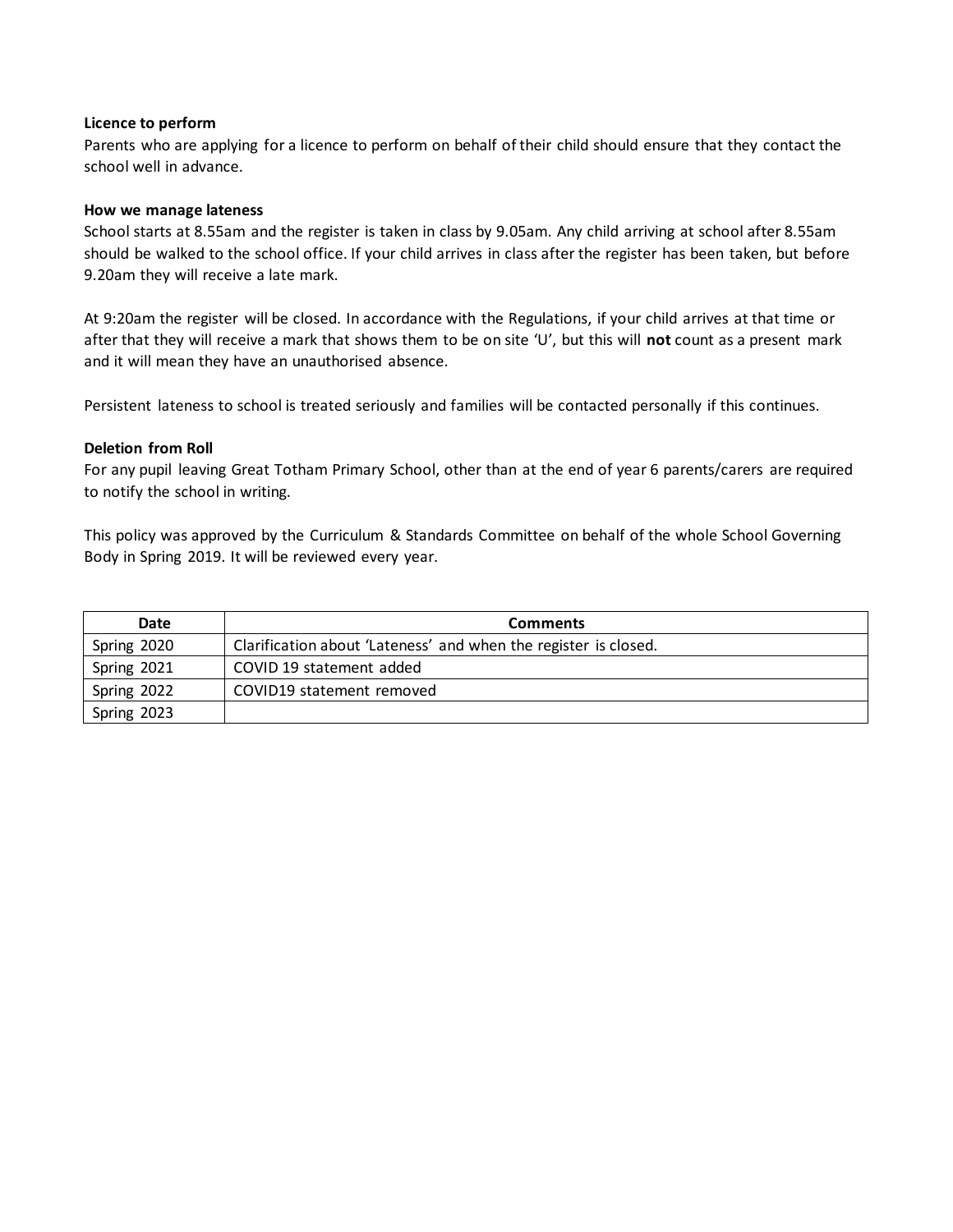# **Annex A**

# **ESSEX CODE OF CONDUCT PENALTY NOTICES FOR PARENTS OF TRUANTS AND PARENTS OF PUPILS EXCLUDED FROM SCHOOL ANTI-SOCIAL BEHAVIOUR ACT 2003 SECTION 23**

The purpose of this local code of conduct is to ensure that the powers are applied consistently and fairly across the Local Authority area to all Essex residents.

The Government requires Local Authorities to issue a code of conduct and any persons issuing Penalty Notices to a parent<sup>1</sup> must do so in accordance with this protocol. Essex County Council is legislatively responsible for administering the Penalty Notice scheme and will do so in accordance with a number of legislative and nonlegislative requirements.

The Essex code has been agreed following consultation with;

- Essex County Council representatives Attendance Compliance Team and Essex Legal Services.
- Representatives from Governing Bodies and Headteachers of Essex Schools
- **Essex Police**
- Persons accredited under Essex Police's Community Safety Accreditation Scheme (CSAS)

The Code of Conduct is in accordance with the following legislation;

## **LEGISLATIVE FRAMEWORK FOR EDUCATION PENALTY NOTICES**

The legal framework governing school attendance and the responsibilities of parents of excluded pupils, schools and the LA is set out in a succession of acts, regulations and other guidance.

### **Education Act 1996**

l

Under Section 7 of the Act: the parent is responsible for making sure that their child of compulsory school age receives efficient full time education that is suitable to the child's age, ability and aptitude and to any special educational needs that the child may have, this can be by regular attendance at school, or otherwise (the parent can choose to educate their child themselves). If it appears to the LA that a child of compulsory school age is not receiving a suitable education, either by regular attendance at school or otherwise then they must begin procedures for issuing a School Attendance Order under Section 437 of the Education Act 1996. If a child of compulsory school age who is registered at a school fails to attend the school regularly the parent is guilty of an offence under Section 444(1) of the Education Act 1996. In addition, if it can be proved that a parent knew of the child's non-attendance and failed to act, then they may be found guilty under Section 444(1 A). This offence (known as the higher or aggravated offence) can lead to a warrant being issued compelling a parent to attend court and conviction may result in a higher level fine and/or a custodial sentence.

<sup>1</sup> *All those defined as a parent under Section 576 Education Act 1996 are parents for the purpose of these provisions. This means that all natural parents, whether they are married or not; any person who, although not a natural parent, has parental responsibility (as defined in the Children Act 1989) for a child or young person; and any person who, although not a natural parent, has care for a child or young person. Having care of a child or young person means that a person with whom the child lives and who looks after the child, irrespective of what their relationship is with the child, is considered to be a parent in education law. Parent means each and every parent coming within the definition (whether acting jointly or separately) and should not be taken to mean that provisions only apply to the parent in the singular. As with prosecutions under Section 444 Education Act 1996 a penalty notice may be issued to each parent liable for the offence.*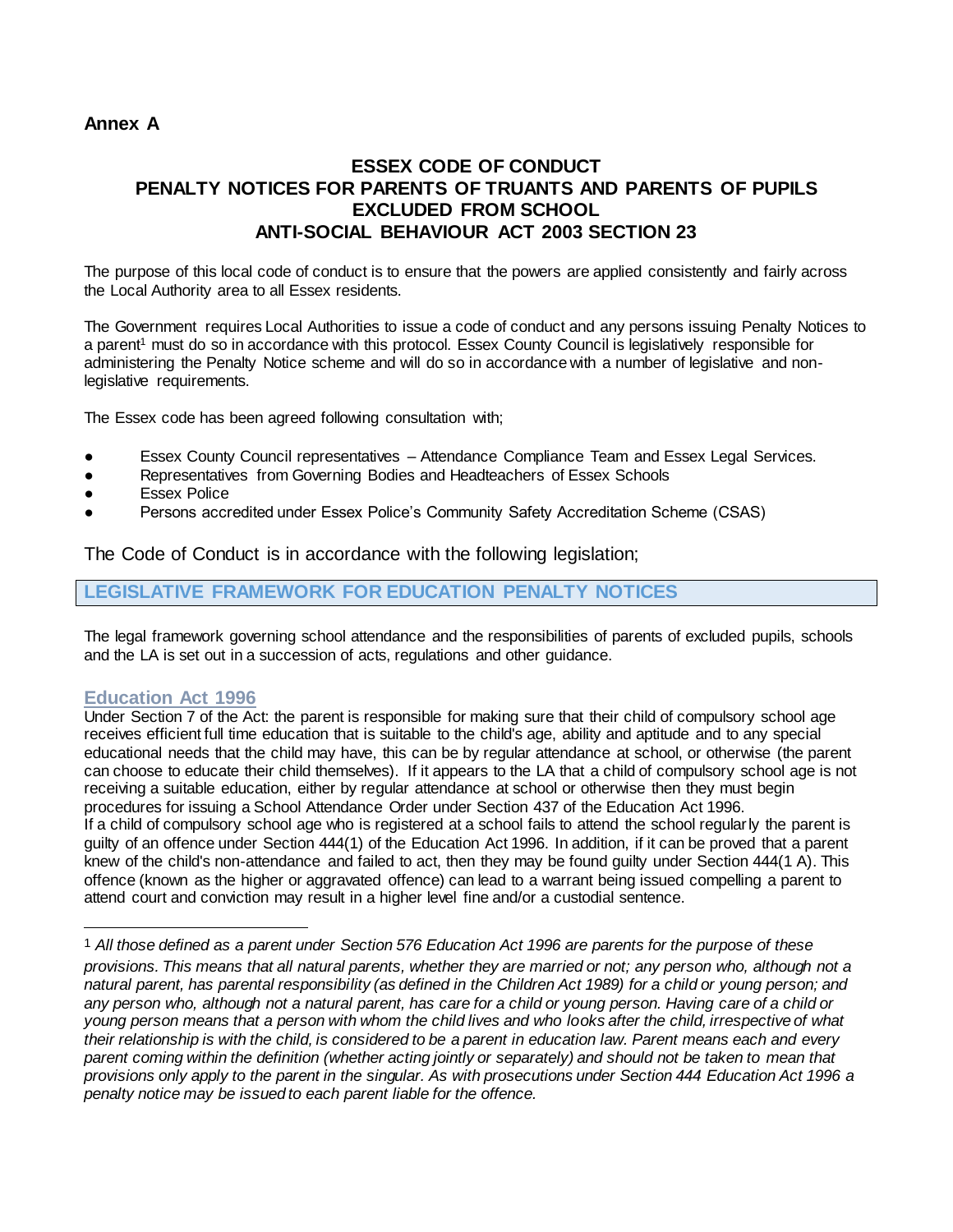On 6 April 2017, in the case of Isle of Wight Council v Platt [2017] UKSC 28, the Supreme Court ruled that the word 'regularly' means 'in accordance with the rules prescribed by the school.'

# **Anti-social Behaviour Act 2003**

#### <http://www.legislation.gov.uk/ukpga/2003/38/contents>

The Act added two new sections (444A and 444B) to the Education Act. It introduced penalty notices as an alternative to prosecution under Section 444; the issuing of penalty notices is governed by:

- The Education (Penalty Notices) (England) Regulations 2007
- The Education (Penalty Notices) (England) (Amendment) 2013

<http://www.legislation.gov.uk/uksi/2013/757/contents/made>

**Children Act 1989** 

l

<http://www.legislation.gov.uk/ukpga/1989/41/section/36>

**Crime and Disorder Act 1998** 

<https://www.legislation.gov.uk/ukpga/1998/37/section/16>

**Education and Inspections Act 2006** 

<http://www.legislation.gov.uk/ukpga/2006/40/contents>

**The Education (Pupil Registration) (England) Regulations 2006 (Amended 2013)**

<http://www.legislation.gov.uk/uksi/2013/756/regulation/2/made>

## **AUTHORISATION TO ISSUE PENALTY NOTICES**

Primary responsibility for issuing penalty notices rests with the Local Authority (LA). It has been agreed that the Attendance Compliance Team, on behalf of Essex LA, will usually issue penalty notices. The Service will administer the scheme from any funds obtained as a result of issuing penalty notices.

Head Teachers (and Deputy Head Teachers and Assistant Head Teachers authorised by the head teacher) and police, and persons accredited by the community safety accreditation scheme are all able to issue the notices under the Act, although there is no requirement for them to do so.

In Essex it has been agreed that the Police and Head Teachers will not issue penalty notices to parents. Persons accredited through the Community Safety Accreditation Scheme<sup>2</sup> are authorised to do so.

<sup>2</sup> *Accredited companies at time of this publication are Attendance Solutions Essex, Aquinas School Attendance Provisions and NEMAT Support Services*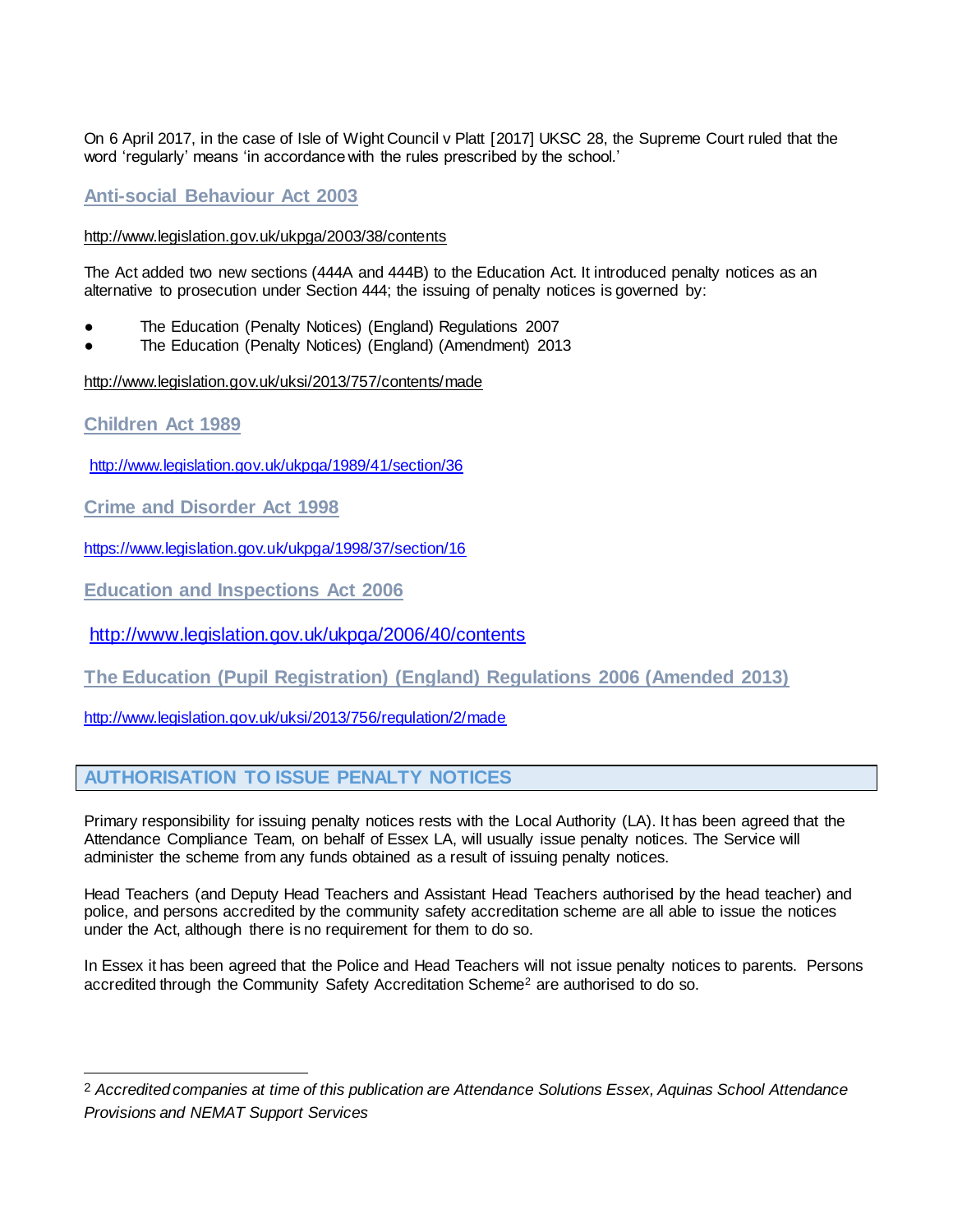# **CIRCUMSTANCES IN WHICH A PENALTY NOTICE MAY BE ISSUED**

Penalty Notices apply to pupils of statutory school age, which commences the term immediately following the child's 5th birthday and finishes on the last Friday in June of the school year in which they turn 16.

Penalty notices will only be issued as a conclusion to a series of processes and when all attempts to address school attendance matters have been unsuccessful. If a previous Penalty Notice has been unsuccessful, rationale and justification should be provided as to why issuing another Penalty Notice would improve the attendance of the student. If schools are not aware of any previous or current legal interventions they must email [attendancecompliance@essex.gov.uk](mailto:attendancecompliance@essex.gov.uk) . A response will be sent within 3 working days. Parents cannot be penalised more than once for the same period of absence.

Domestic and European legislation and case law makes it clear that when serving a formal Notice in criminal proceedings, the recipient must be clearly and unambiguously identified. For the Purpose of issuing a Penalty Notice under this Code, the parent's first and last name must be cited on the Notice and any covering letter. Essex partners have agreed to use Penalty Notices for the following circumstances however the offence under s444 Education Act 1996 is the same whether issued for unauthorised leave of absence (ULA) or irregular school attendance (ISA):

## **Penalty notices for unauthorised leave of absence (ULA)**<sup>3</sup>

Penalty Notices may be issued where there have been at least 10 consecutive sessions of unauthorised absence for the purpose of a holiday, whereby a parent made an application to the School which the Head Teacher has deemed not for exceptional circumstances. In addition, a Penalty Notice may also be issued, whereby the parent did not submit a leave of absence request, however the school have reason to believe the absence was for the purpose of a holiday and should not be authorised as parent has not provided any additional evidence which the Head Teacher deems appropriate to support the absence.

In addition to the above criteria, due to the importance of pupils settling into school at the commencement of the school year, Penalty Notices may also be issued if there have been at least 6 consecutive sessions of unauthorised absence during the first two weeks of September due to a term-time holiday.

The Local Authority requests that for Penalty Notices to be issued, parents must be duly warned of the legal ramifications under separate cover if they remove their child from school for the purpose of a holiday. Schools/Academies must reference the use of Penalty Notices within their Attendance Policy which must be available to all parents/carers online and/or in hard copy within the school, accessible to parents to read. Schools should remind parents of the protocol regarding leave of absence during term time.

## **Penalty Notices for Irregular School Attendance (ISA)**

l

Penalty Notices may be issued where there has been at least 10 sessions of unauthorised absence during the previous 10 school weeks.

Parents must have been issued with a Legal Action Warning Letter with accompanying Legal fact sheet and given opportunities to inform the school of any factors impacting on their ability to ensure their child attends school regularly. Warning letters are valid for 18 calendar weeks.

<sup>3</sup> *Truancy/unauthorised/irregular school attendance refers to absence from school without permission or good reason and the absence is unauthorised by the school.*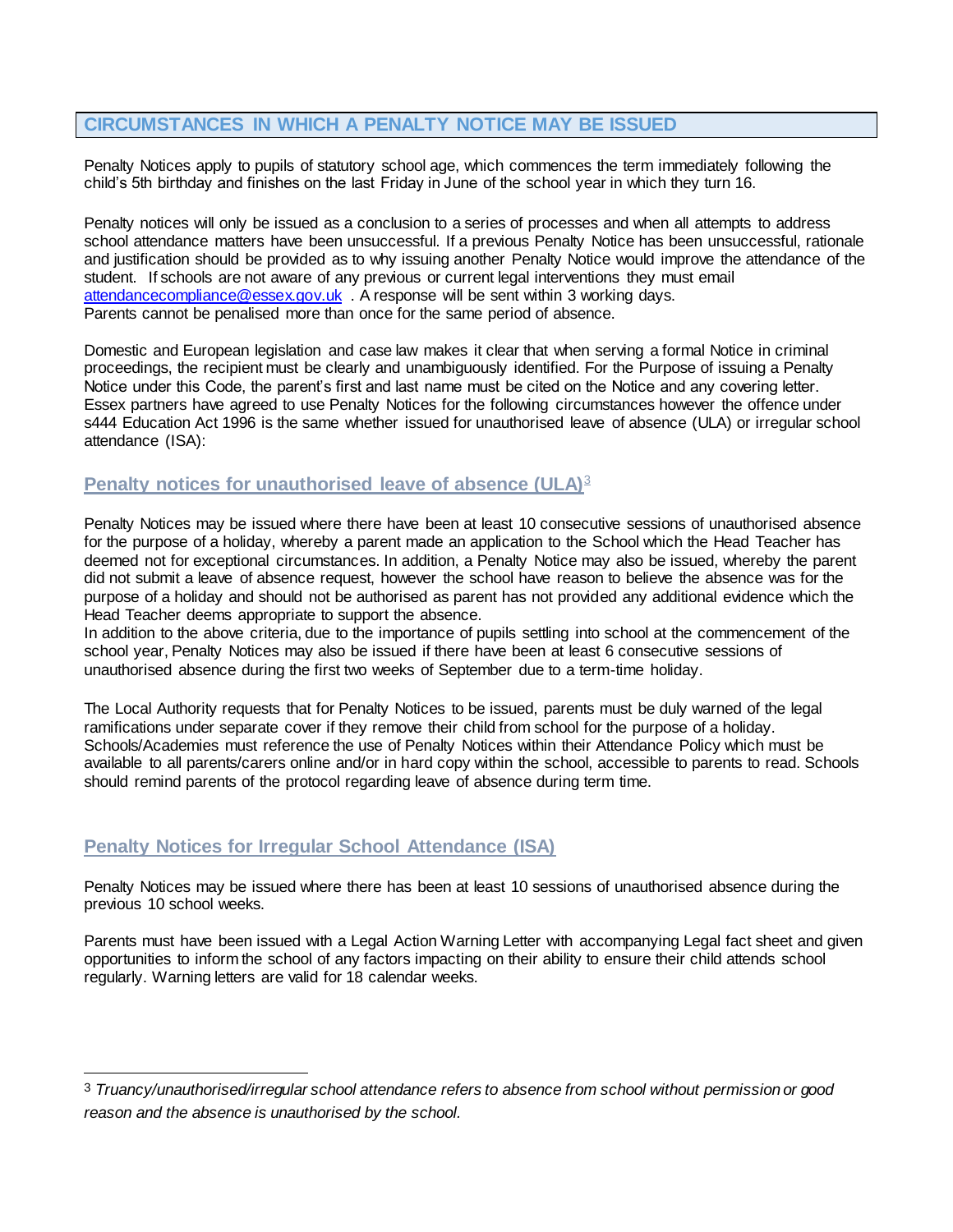The Local Authority advises that the following template is used for irregular school attendance referrals as this has been specifically designed to enable the progression of cases if appropriate. This letter must be on headed paper from the school or accredited persons issuing the notice. The legal fact sheet must be included

[https://schools.essex.gov.uk/pupils/Attendance\\_Compliance/Documents/Legal%20Action%20Warning%20Letter](https://schools.essex.gov.uk/pupils/Attendance_Compliance/Documents/Legal%20Action%20Warning%20Letter%20for%20schools.docx) [%20for%20schools.docx](https://schools.essex.gov.uk/pupils/Attendance_Compliance/Documents/Legal%20Action%20Warning%20Letter%20for%20schools.docx) .

Failure to adequately issue warning to parents may result in the Penalty Notice being withdrawn or not issued.

All penalty notice referrals or notifications from Accredited Persons must be sent via Essex County Council's online portal and all relevant pre-referral work in accordance with the Local Authority requirements must be uploaded alongside the referral/notification.

The Local Authority must be satisfied that the substantive offence in accordance with s.444 Education Act 1996 has been committed prior to issuing a Penalty Notice.

Evidence of attempts to address attendance concerns within the previous 8 weeks prior to requesting or notifying of a Penalty Notice must be submitted. Satisfactory evidence includes letters, notes of home visits, meetings, telephone calls etc.

N.B. *for ULA and ISA PN's consideration should always be given to whether it is appropriate to issue to absent parents.*

**Number of Penalty Notices which can be issued for Irregular school attendance/unauthorised leave of absence**

Discretion will be used to enable up to two penalty notices to be issued to each parent for each child within a twelve month period. If the law continues to be broken around school attendance the Attendance Compliance Team may instigate legal proceedings.

**Number of Penalty Notices which can be issued for pupils identified during a school attendance and exclusion sweep** 

School attendance and exclusion sweeps take place in Essex and children stopped are often with parents condoning the absence.

If the Head Teacher has not authorised the absence of a pupil stopped by a Local Authority Officer and Police Officer on a sweep and there has been at least 9 unauthorised absences for that pupil during the preceding 10 schools weeks, school will issue a legal action warning letter to the parent within 14 days. If there are any further unauthorised absences, during the following 18 calendar weeks a referral to the Attendance Compliance Team may be submitted for a Penalty Notice to be issued.

Essex will issue no more than two penalty notices to a parent in a twelve month period for pupils identified on a school attendance and exclusion sweep. If the law continues to be broken around school attendance the Attendance Compliance Team will instigate legal proceedings.

## **Excluded children**

When a child is excluded from school, the parent will be responsible for ensuring that their child is not found in a public place during normal school hours on the first five days of each and every fixed period or permanent exclusion. (Section 103 Education and Inspections Act)

The excluding school must have notified the parent informing them of their duty and warning that a penalty notice could be issued.